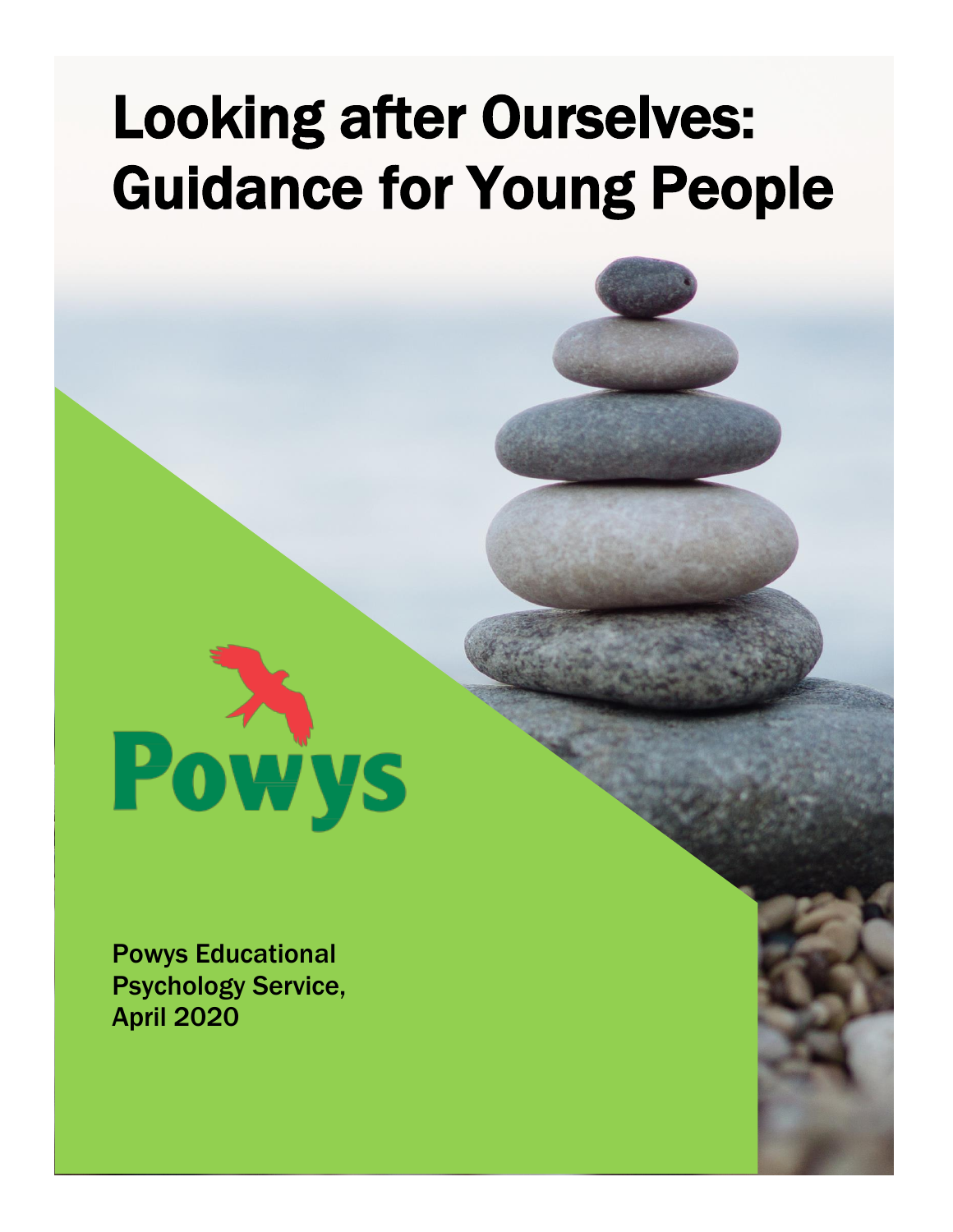

There is a lot of uncertainty for everybody surrounding Coronavirus (Covid-19). The situation is constantly changing and developing, and we are having to adapt the way we live our lives very quickly. Understandably, this is causing a lot of worry and anxiety for everyone. Routines and normality have gone out of the window and young people, like everyone else, have had to change the way they live their daily lives.

Following government guidelines, we are having to spend a lot more time indoors. Virtual online learning has replaced face-to-face teaching and get togethers with family and friends have been put on hold. Spending a lot more time at home and adjusting to a 'new normal' can be tricky. So now, more than ever, it is important that we are looking after ourselves physically and mentally.

This guide hopes to provide you with some practical ideas on how you can promote your own self-care, giving you helpful pointers and links to some great online resources. We will look at how you can **stay healthy, keep connected,** and **boost skills** at this difficult time. We hope you find this information useful. You can contact any member of the Educational Psychology team (details on page 10) for extra guidance or support. We are always happy to help!

*With acknowledgment and thanks to Camden Schools Service for sharing their work, some of which has been included in this document.*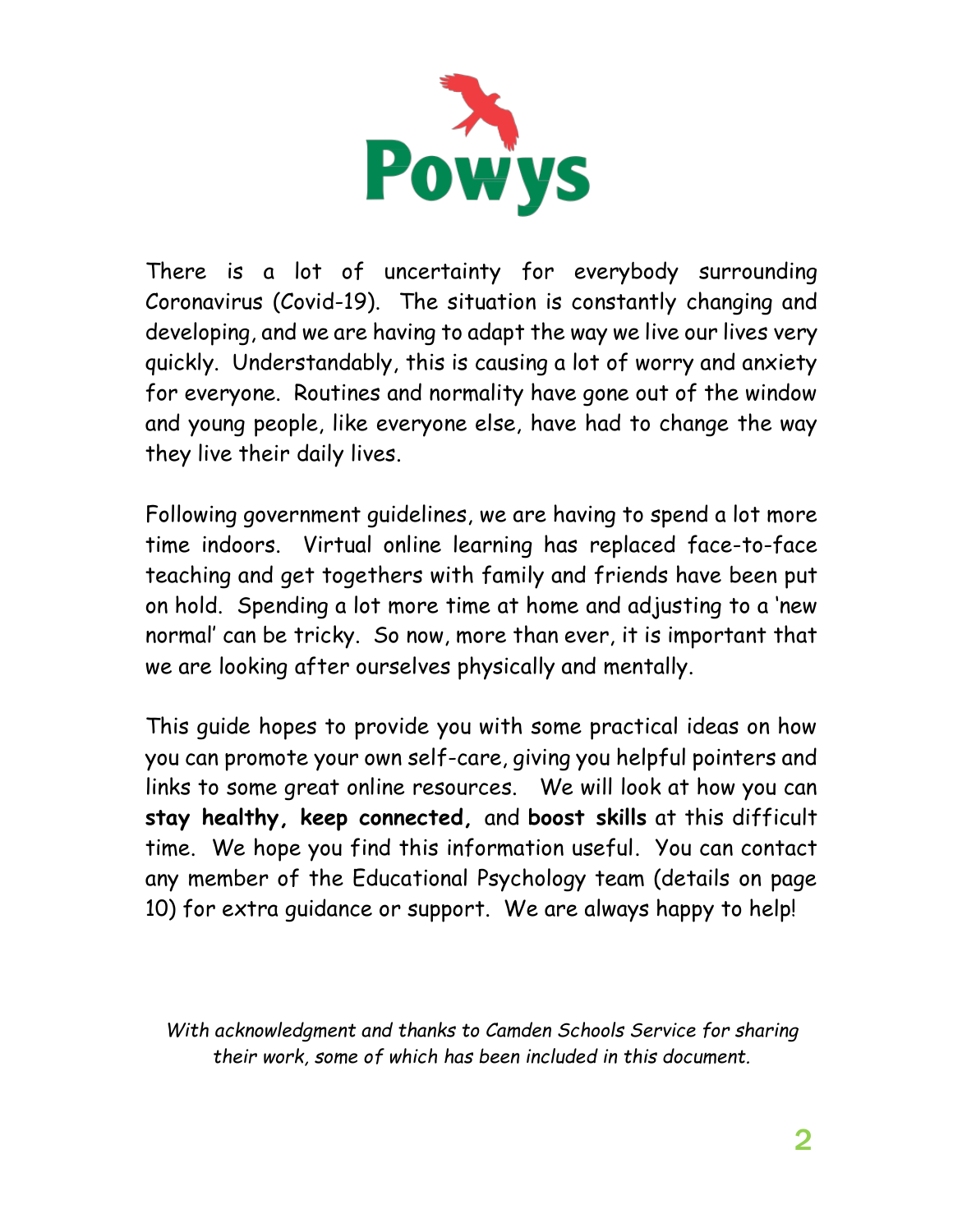# **Staying Healthy:** Looking after our physical and mental wellbeing is an important way to stay healthy

### Stay Active

#### *"When it comes to health and wellbeing, regular exercise is about as close to a magic potion as you can get" – Tich Nhat Hanh*

Regular exercise has positive effects on both our physical and emotional wellbeing (check out this fascinating [TED talk](https://www.youtube.com/watch?v=BHY0FxzoKZE&feature=youtu.be) looking at the brain changing effects of exercise!). As we are all spending more time at home, it can be easy to fall into unhealthy habits. It is important that we try to get at least **30 minutes exercise per day** to keep our bodies and minds healthy.

As long as it is safe to do so, a short daily walk around your local area is a great way to lift your mood and create a positive routine. The internet is full of free resources, apps, and YouTube channels to help you maintain good exercise routines at home. Check out some of the ideas [here](https://www.independent.co.uk/life-style/health-and-families/coronavirus-home-workout-exercise-class-yoga-dance-kids-elderly-joe-wicks-a9421126.html) or have a look at the [NHS exercise website](https://www.nhs.uk/live-well/exercise/free-fitness-ideas/) and the [Stay In, Work Out](https://www.sportengland.org/stayinworkout) Movement.

### Practice Self-Care

Making time, each day, to practice self-care and kindness is one of **the most important things** we can be doing right now. Try and create some structure to your days. Follow a new routine (e.g. sleeping, eating, washing, drinking plenty of water, getting dressed, exercising etc.) and make time to be kind to yourself and do a bit of what you love. Have a read [here](https://www.actionforhappiness.org/news/whyself-careisvitaltoourmentalwellbeing) of why self-care is so important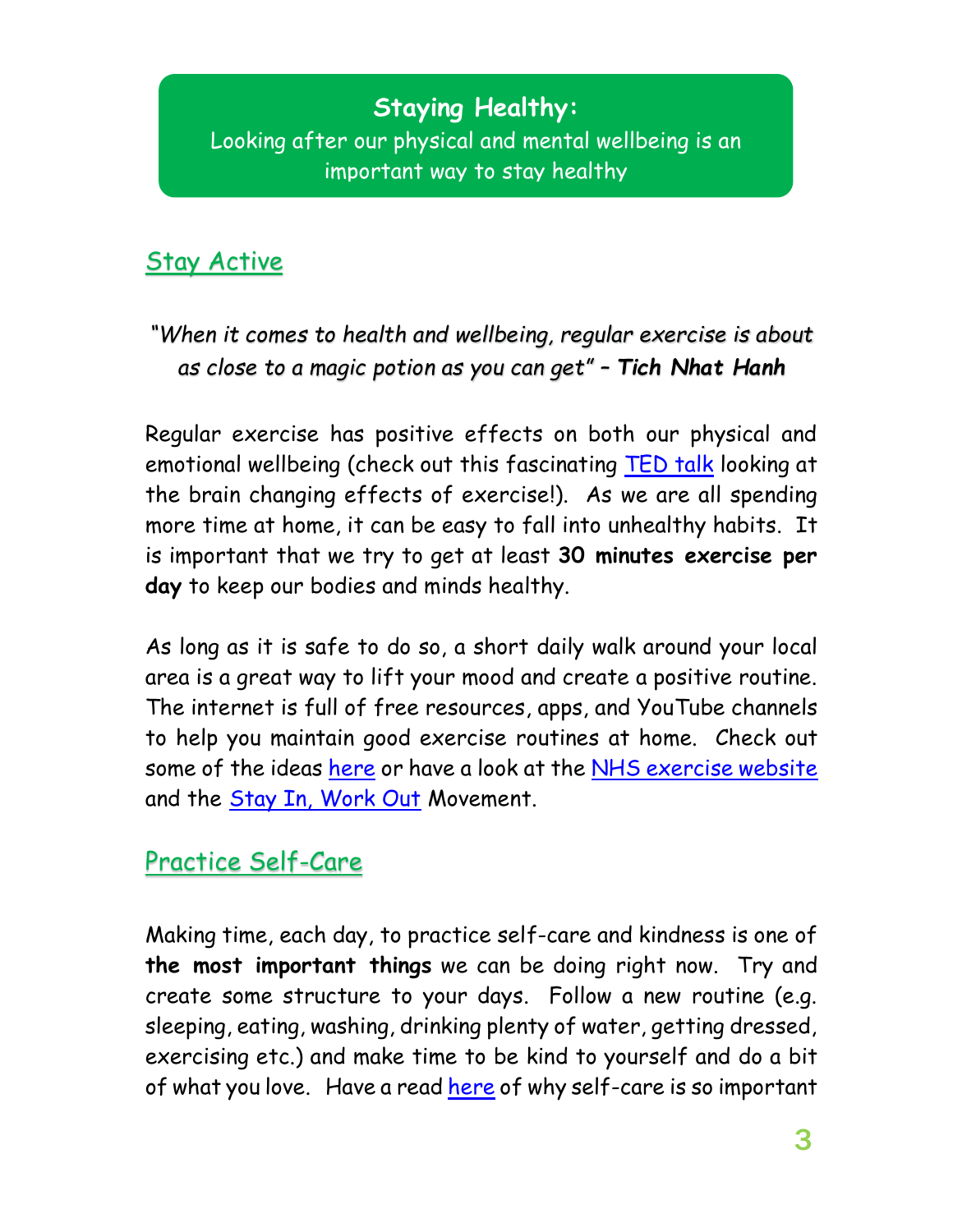to our mental wellbeing. [Kindness Matters](https://kindnessmatters.co.uk/freebies/) offer some great advice on practicing self-care, along with a free 30-day kindness challenge. Follow [Action for Happiness](https://www.actionforhappiness.org/) on Facebook or Twitter. They regularly share resources on practicing self-care and kindness.



Research shows that our emotional wellbeing improves when we achieve what is known as a **state of flow.** Think of a time you have been totally immersed in an activity. You are fully

focused and concentrated on it, and almost lose yourself in this joyful experience. You were likely to be experiencing a state of flow. It will be different for everyone, but it may involve drawing, mindful colouring, exercising, or reading for example. Right now, experiencing flow and taking some time out from Coronavirus related worries is important. Whatever it is that brings you happiness, **try and make some time for it!**

Whilst committing to having some simple structure to your days can bring a sense of calm amongst the chaos, try not to be too rigid with your plans. This can place unnecessary pressure on yourself. First and foremost, you want to be as **relaxed, happy**, and **well** as you can be. If we don't look after ourselves, we can't look after anyone else either!

#### Acknowledge Difficult Emotions

It is **completely normal** to feel worried or anxious about yourself, your family or friends right now. However, sometimes our anxieties can become so intense that they impact negatively on our daily lives. It's important that we give ourselves time to understand and think about how we are feeling. **Naming** your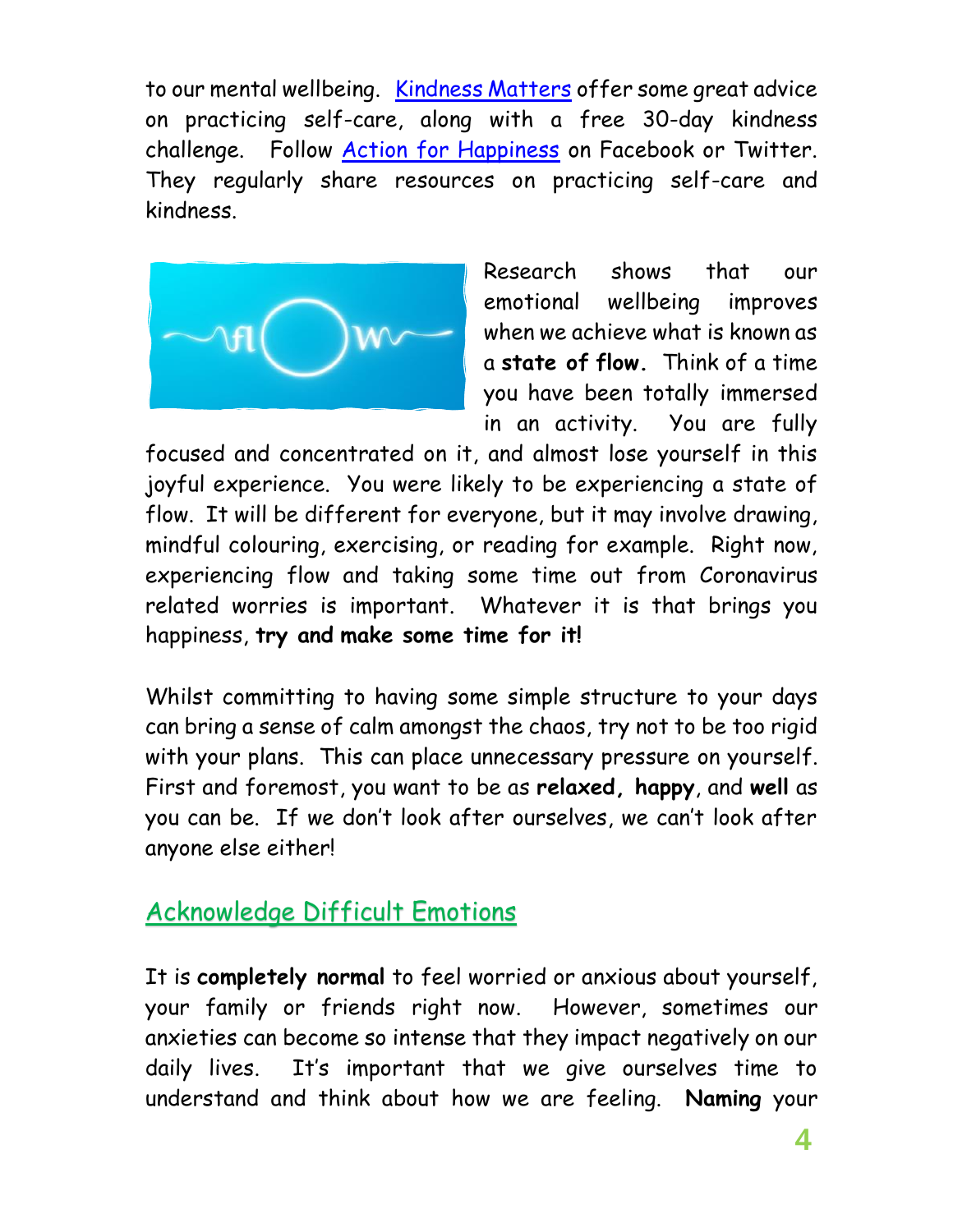emotions and worries gives you an opportunity to **tame** them. Check out this [YouTube video](https://www.youtube.com/watch?v=88ja6KH0ULg) and [Unicef advice](https://www.unicef.org/coronavirus/how-teenagers-can-protect-their-mental-health-during-coronavirus-covid-19) exploring how we can manage our worries and concerns during the Coronavirus pandemic.

There are lots of online resources and apps for promoting positive mental health.

The [ThinkNinja](https://www.healios.org.uk/services/thinkninja1) app teaches about positive mental health and skills to build resilience.

The [Healthy Young Minds](https://healthyyoungmindspennine.nhs.uk/resource-centre/apps/) and [NHS w](https://www.nhs.uk/apps-library/category/mental-health/)ebsites offer a wide selection of apps to support mental health and emotional wellbeing.

Mindfulness can also be a good way to manage difficult emotions. You can access free mindfulness exercises at [Mindful,](https://www.mindful.org/) [Mind,](https://www.mind.org.uk/information-support/drugs-and-treatments/mindfulness/about-mindfulness/) and [Headspace.](https://www.headspace.com/)

[Every Mind Matters](https://www.nhs.uk/oneyou/every-mind-matters/) and [Young Minds](https://youngminds.org.uk/) are full of tips, advice, selfsoothing tools, and resources to help you stay healthy and manage stress and anxiety.

[Kooth](https://www.kooth.com/) provides free, anonymous online support for young people. You can interact in a supportive way with other young people or, if you prefer, receive support from a qualified counsellor.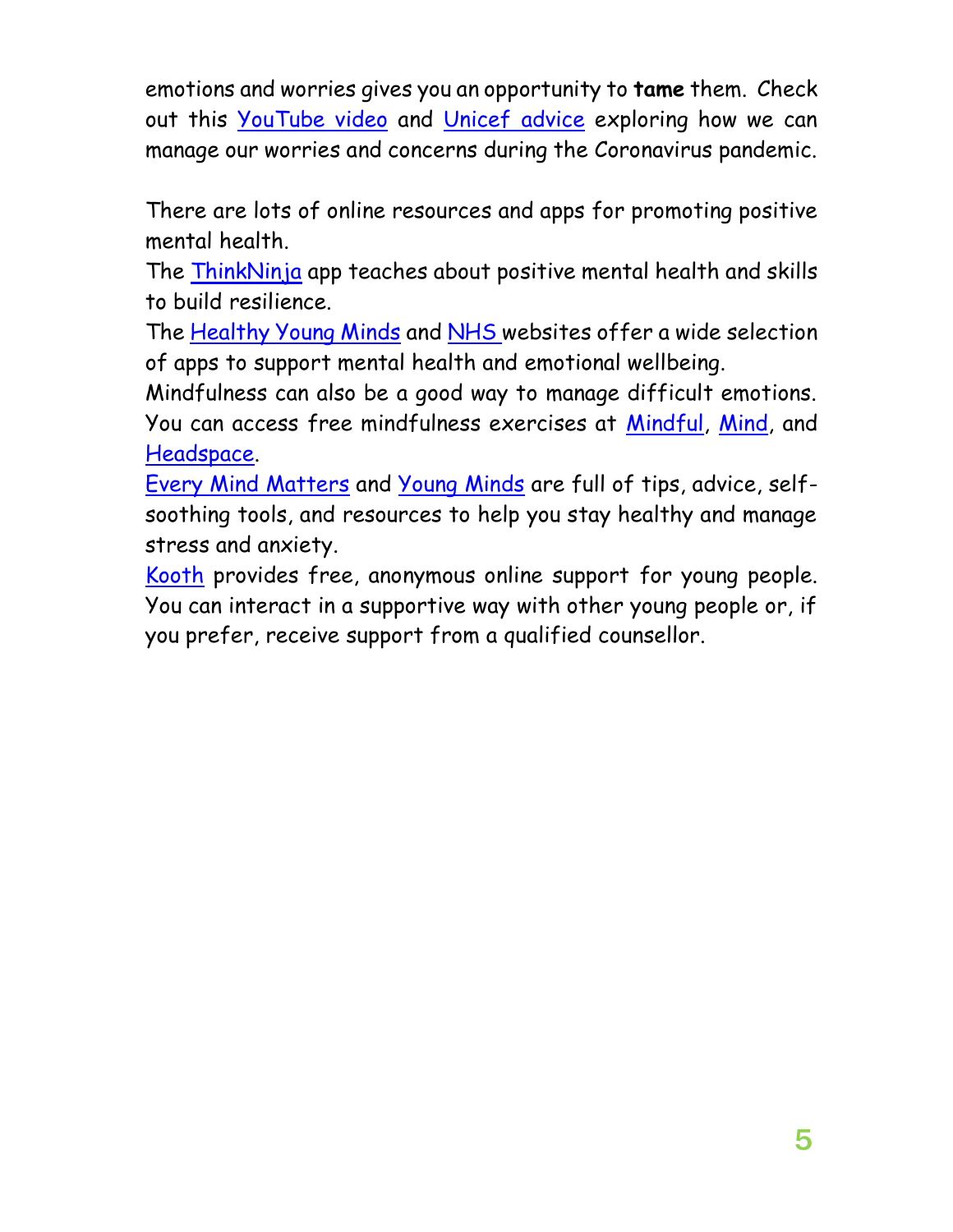# **Keeping Connected:**

Maintaining friendships and connections with the outside world can help us feel safe and supported

### Keep Socialising

Right now everyday life looks very different to what we are used to. We are not sure when things will go back to 'normal' and this can feel quite unsettling. You might be worried about missing out on important experiences with your friends, end of year celebrations for example. You might feel concerned about how your education, exams, applications, or future plans may be affected. Remember, **we are in this together**. Don't be afraid to reach out to those around you. It is likely that they are feeling the same and would welcome the opportunity to discuss their worries and concerns with you.

Just because we are all spending more time at home, it doesn't mean we have to stop socialising. We are fortunate to live in a time where technology is so advanced. We can keep in touch via [Zoom,](https://zoom.us/) FaceTime or SnapChat, for example. There are also some fun apps that allow you to play games during videocalls with your friends. Check out the [HouseParty](https://app.houseparty.com/login) app!

Think about **who** you want to stay connected with. Human beings thrive on having deep, meaningful relationships which give us a sense of **belonging**. Who makes you feel good? Who can you be totally yourself around? Who can you share your worries and concerns with? It might be a friend, an aunty, or even someone from a club. Make time to **regularly connect** with them. There is no right or wrong amount of time we should be socialising. It will look different for everyone. Find a balance that makes you happy.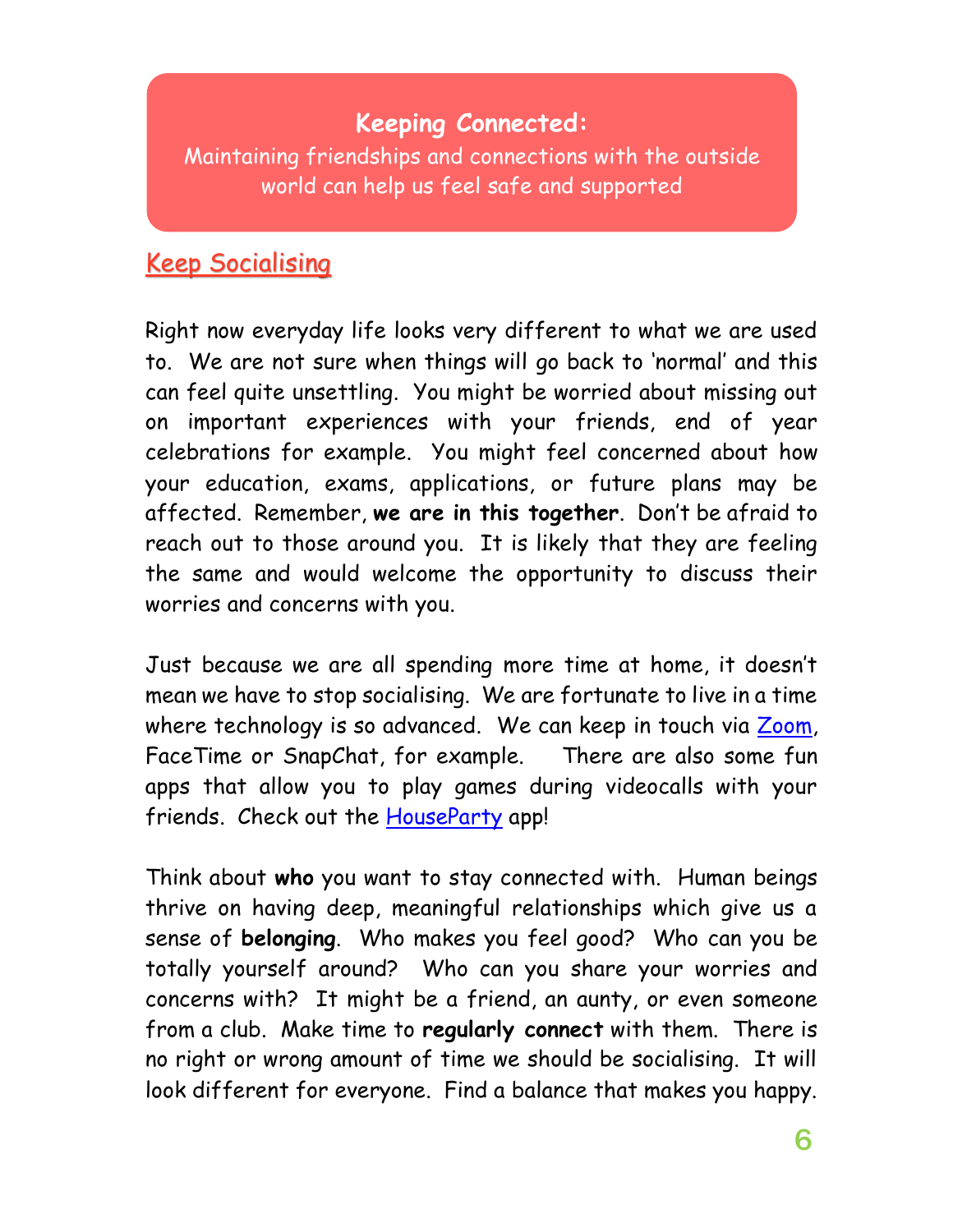# Stay Connected

Whilst it is important that we stay connected to the outside world, we need to be aware of the negative sides of social media and the news. Sometimes, too much information can be overwhelming. It might be a good idea to **limit the amount of time** you spend online and/or listening to the news. Set aside an hour every morning and every evening where you spend quality time with your family and turn off your phones and TVs. Mute conversations containing anxiety-inducing messages. Twitter has a feature to mute certain words from appearing in your feed. And be aware of **fake news**. Follow official accounts like [NHS](https://www.nhs.uk/) or [Government](https://www.gov.uk/) for updates and information.

Check out [Bored Panda](https://www.boredpanda.com/?utm_source=bing&utm_medium=organic&utm_campaign=organic) and [The Happy News](https://thehappynewspaper.com/) which are dedicated to sharing positive news, or have a read of how other young people are keeping positive during this difficult time [\(here\)](https://www.voicesofyouth.org/campaign/studying-home-due-coronavirus-how-young-people-around-world-are-keeping-their-mood)!

Remember, if things are difficult at home there are always people you can contact. If you or someone else is seriously injured, Call 999. If you can't speak, follow [this guide.](https://www.policeconduct.gov.uk/sites/default/files/Documents/research-learning/Silent_solution_guide.pdf) You can also contact [Childline](https://www.childline.org.uk/) about any problem - big or small. [Unicef](https://www.unicef.org/end-violence/how-to-stop-cyberbullying) have put together some helpful guidelines on what to do if you are experiencing cyberbullying.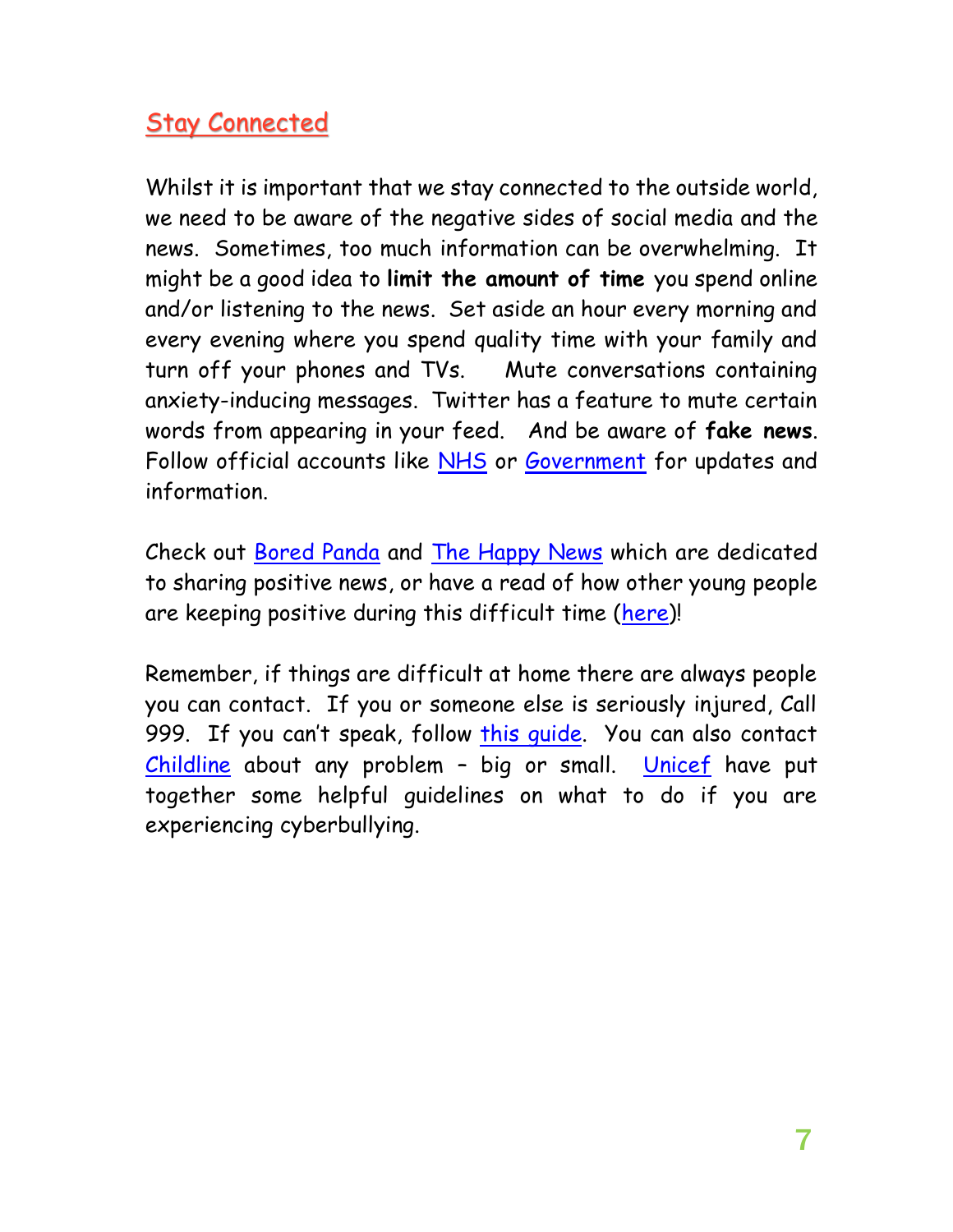# **Boosting Skills:**

Keeping our minds working and taking this time to build on or learn new skills can be a great way to feel productive

#### Focus on your learning

School has probably kept you busy with your learning, but you may find yourself with more free time on your hands than usual. It's important to use this time firstly to practice **self-care and kindness**, but you might also want to spend some time focusing on your learning. Why not learn about an area you've always been interested in, or catch up on some of those trickier subjects? The internet is full of great learning resources – find one that works for you!

[BBC Bitesize](https://www.bbc.co.uk/bitesize) can be helpful to support school-based learning and revision.

[UK Government](https://www.gov.uk/government/publications/coronavirus-covid-19-online-education-resources) has put together a list of online resources to carry on learning at home.

[Off School](https://offschool.org.uk/) offer hundreds of fun activities you can complete at home.

[Scholastic](https://classroommagazines.scholastic.com/support/learnathome.html) have put together day-by-day projects to keep you learning, including how to spot **fake news** and decoding what your dog is thinking!

[TED-Ed](https://ed.ted.com/) is a website with short talks and animations covering all kinds of subjects.

[Khan Academy](https://www.khanacademy.org/) offers hundreds of resources to help you understand different subjects.

[ChatterPacks blog](https://chatterpack.net/blogs/blog) has lots of extra resources which can help with learning.

[Recovery College Online](https://lms.recoverycollegeonline.co.uk/course/index.php?categoryid=13) are offering online courses surrounding how we may feel about Coronavirus for 7-18 year olds.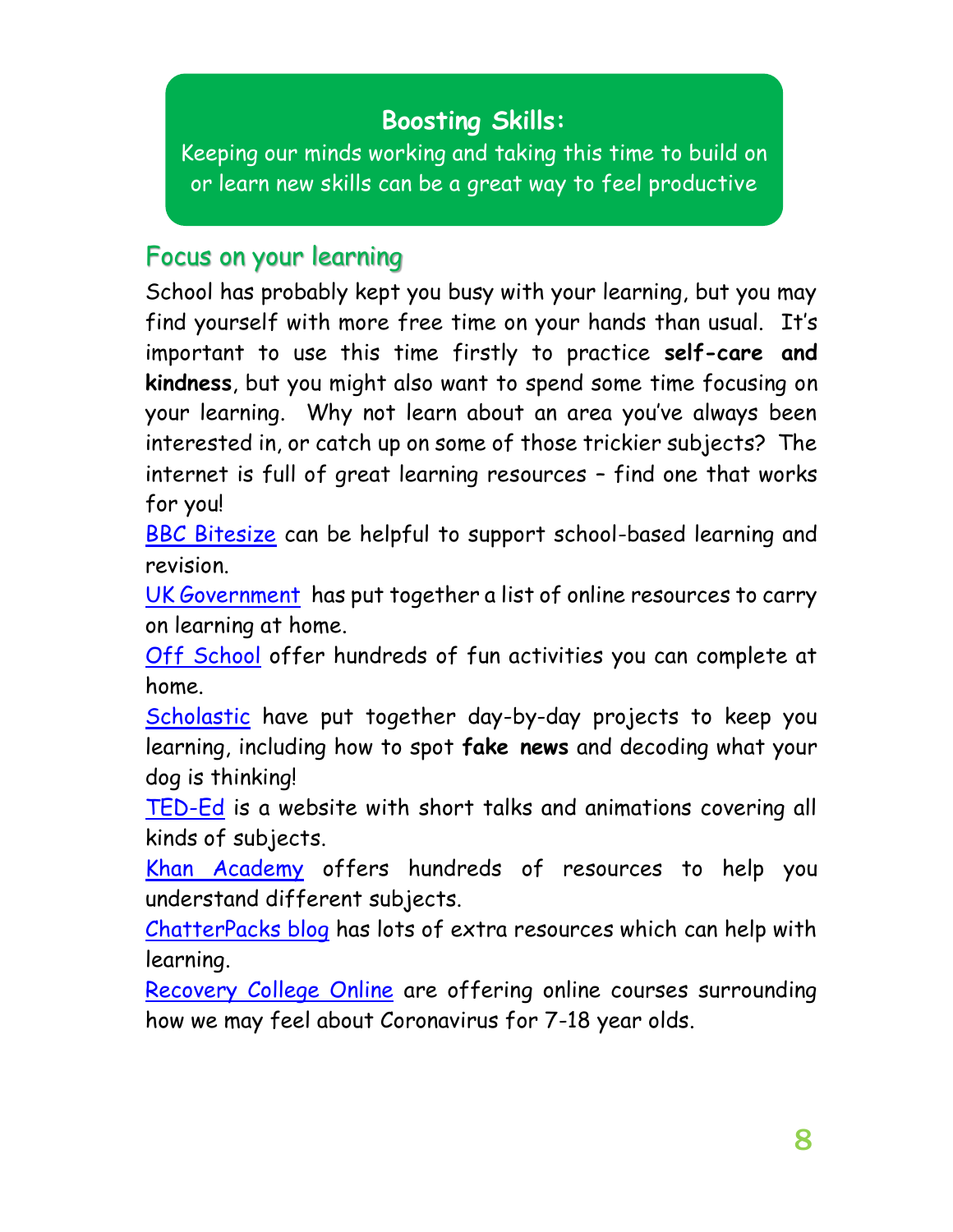# Work on your interests

You might also want to spend some time working on your interests or learning a new skill. You could take up baking or learn some **DIYI** 

[YouTube,](https://www.youtube.com/) [Instructables,](https://www.instructables.com/) and [Make](https://makezine.com/) are full of instructional videos and guides to help you get started.

[Fender](https://try.fender.com/play/playthrough/) are offering 3 months free guitar lessons right now. You could learn [British Sign Language](https://british-sign.zendesk.com/hc/en-us/articles/360044794654-Coronavirus-Crisis-Discounted-Free-Enrolments) for only £3.

Why not lose yourself in a story?

[Audible](https://stories.audible.com/discovery) are offering hundreds of free audio books. The [National](https://archive.org/details/nationalemergencylibrary)  [Emergency Library](https://archive.org/details/nationalemergencylibrary) holds over a million e-books you can access free. [Overdrive](https://www.overdrive.com/) helps you access books through your local library or school.

#### Focus on your future

You might feel that you're missing out on a lot of things right now – celebratory events, holidays, even just a catch-up with friends. Whilst it's important that we don't dwell on all of the things that we are unable to do, it's a good idea to make a list of all the things you want to do when restrictions are lifted. What have you been missing most? What brings you joy that you could do more of? Plan to spend more time doing these things as an act of **self-care**. Plans can be big or small but should be there to remind us that **this won't last forever** and there are things to **look forward to**.

You might also want to plan for your future by completing some **online courses**. This can be a great way to show your interest and commitment to your chosen career and can support course and job applications.

[BBC Bitesize](https://www.bbc.co.uk/bitesize/careers) has a career section full of resources about careers that might suit you.

[Mooc-list](https://www.mooc-list.com/?__cf_chl_jschl_tk__=8e6f648b4fa23b383697c718b5c600986540f954-1587466480-0-AfvWlslO9YAzsFFQC5mmEPANlj_wId0f1gsdHTlMWIBJcHgYpgKNEsVar1ZBoYdT8Sk3yz4L1ZDfVsV4KTmCXItg4RGSYbbgJAMjb8Zp9fSvolEkerBu117JYsmKzU9prf8oivVftsLpSLrbn8vx_dJadR45cfnNW_ZB1J9-JyhcoM_sGPAn7gb9jTK66JjNQeyPpXmpeoi2GkbgMH9UvbCk6OCypQJJ16twq3CcRElGdh0DrmfkLyM9fSExC1PflzAoVBy_JksnOcKZ1SLAcUA) is a search engine to find free online courses from different providers.